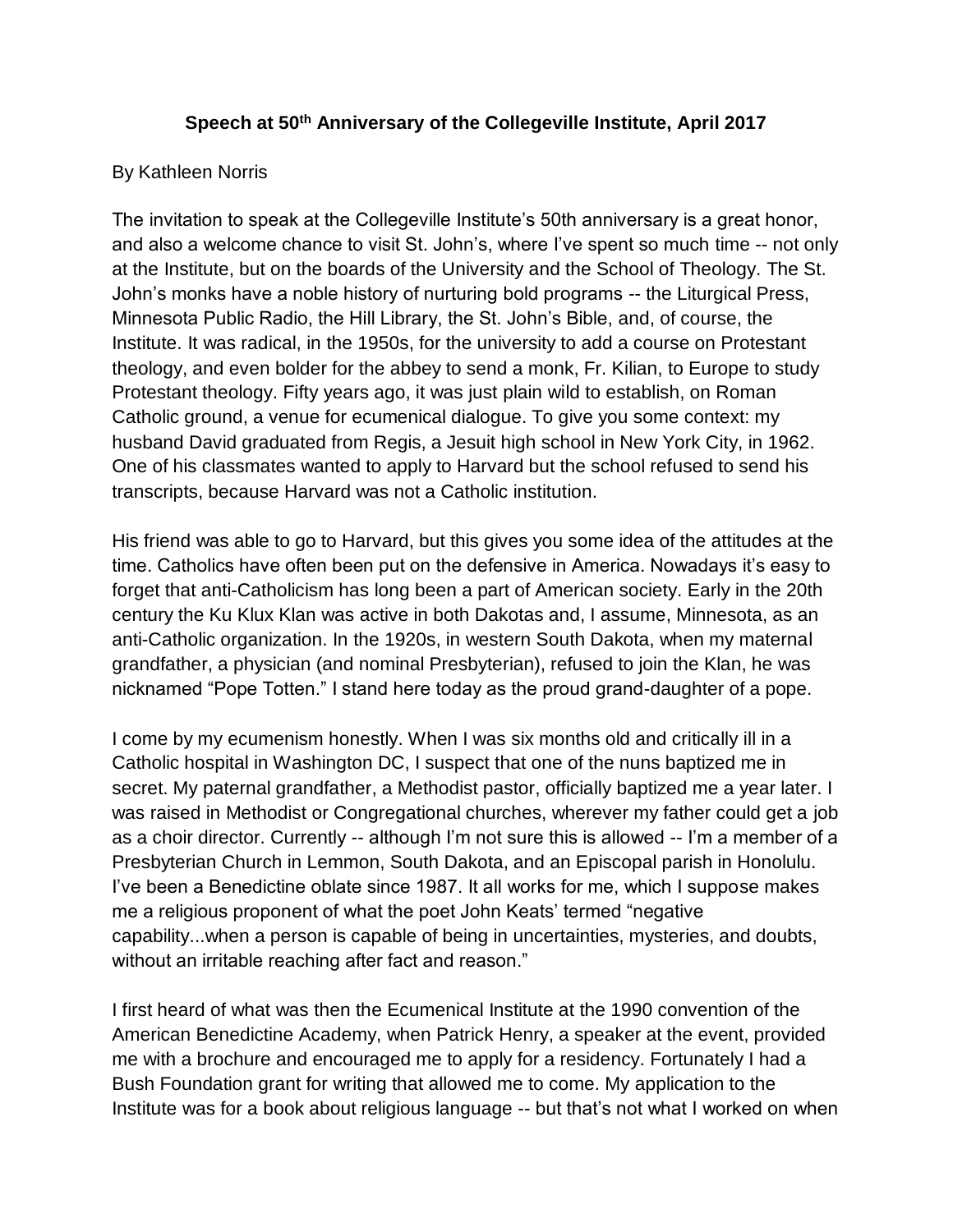I came. In my experience a blessed diversion often takes hold when people come to the Institute: the atmosphere at St. Johns -- which people commonly describe as "magical" - - encourages them to embark on projects that they never anticipated. One friend I made at the Institute, the Dominican Paul Philibert, had applied to work on a book about moral development in children, but after visiting with Frank Kaczmarcik and viewing his woodcuts he was so inspired that he began writing a visual and literary catechesis, an exploration of the meaning of Christian symbols, based on Frank's images. It became a beautiful book, *Seeing and Believing*, published by the Liturgical Press. As for myself, during one semester when I was supposed to be writing prose, I worked full-time on a number of poems, most of which were directly inspired by the daily liturgy in the abbey church.

When I was at the Institute I was grateful for access to the Alcuin Library collection, but always considered my main research to be attending the liturgy of the hours. I trusted that just being in this place, with the liturgy as a kind of scaffolding, would foster my writing. And I was right. When I initially came here I was working on my first prose book, *Dakota*. It was accepted by a publisher in the fall of my residency, and in late May, when I was still busy with revisions as other residents were packing up their studies, I got a lot of good-natured ribbing about how I should tell my editor to lay off!

*Dakota* was an unexpected success, and after all the hoopla that surrounds a bestseller, I was relieved to get back to the Institute a few years later. I had planned to start working on that book about religious language, but instead began a book I never intended to write, *The Cloister Walk*. I had decided that after ten years of getting to know Benedictine men and women here and in the Dakotas, I had to write about them. Just as the Dakotas are hidden in plain sight in America - few people know much about them - the Benedictines struck me as being in a similar position. I realized that I could say things about them that they couldn't say about themselves. After that book was done I finally began work on my "language" book, looking at what I considered to be the "scary vocabulary" of the Christian faith. That eventually became *Amazing Grace*.

Throughout all of this I found discussions with other residents at the Institute to be invaluable. It was wonderful to have access to great scholars, both among the other residents and in the St. John's community, people who knew much more about church history, monasticism, and Christian theology than I did. I shamelessly pestered Paul Philibert, and the renowned patristics scholar J. Patout Burns, as well as Columba Stewart and Dale Launderville. I recall once asking Fr Dale about the meaning of a Hebrew word in the psalms, and he said, cheerfully, "No one really knows." In an odd way, I found that illuminating! I'm grateful that Patout was always willing to share his knowledge - and his books - with me. I think he was happy to find someone -- even a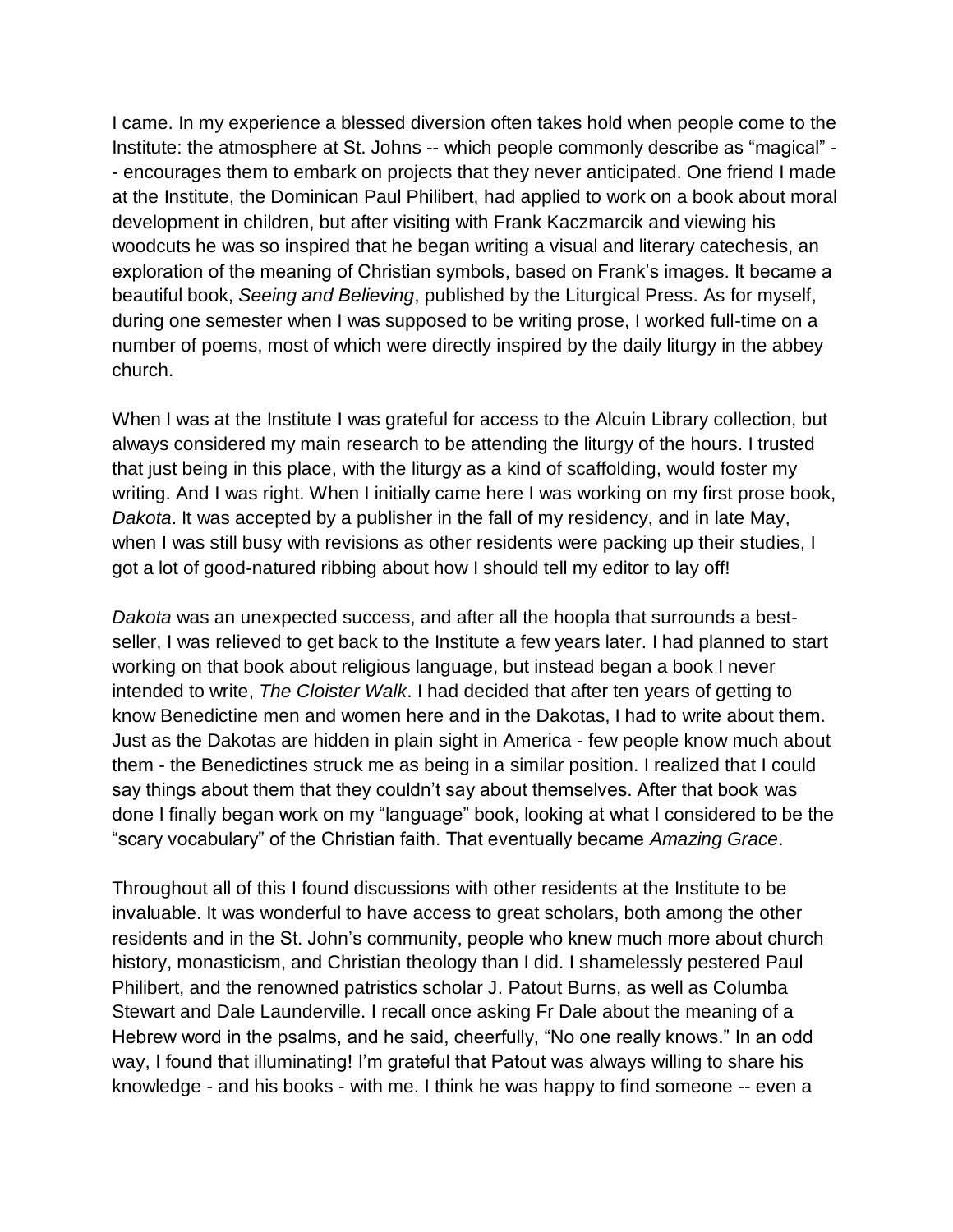goofy poet -- who had a thirst to know more about the early church. As my sole academic credential is a bachelor's degree from Bennington College, Patout's generosity meant a lot to me!

And that brings me to the subject of one significant way in which the Institute has evolved over the last fifty years. When I first came here in 1991, my presence and that of another resident, Irma Wyman, was somewhat controversial, as we were exceptions to the rule that residents were scholars who had Ph.Ds. Irma had a Masters in Engineering, and in the early 1950's had been a pioneer in the new field of computer science. After retiring as an executive at Honeywell she had become an Episcopal archdeacon. Her project at the Institute, which fascinated me, was on the Rule of Benedict as management practice. She interviewed the abbot at St. John's, the prioress at St. Ben's, and people in management positions in both communities. As for me, I was - and am - what is politely referred to as an "independent scholar," or less politely, but just as accurately, "a freelance bum." I came to the Institute with my bachelor's degree, two books of published poetry, and a deep interest in monasticism that had led Fr. Terrence Kardong to appoint me to the editorial board of *The American Benedictine Review*. That's a thin resume.

My being an artist who had been living and working outside of academia wasn't so much a problem for me as it was the occasion for many lively encounters. I learned, for example, one thing that you should never say to a philosopher. Another resident was someone you suspected had begun citing Kant and Nietzsche when he was still in diapers, and while he was friendly he remained a bit suspicious of me. One day he grew exasperated with something I'd said and complained, "All you do is tell stories." Instinctively, I responded: "What else is there?" Ouch! But even so small an encounter did point to something valuable: that people's intelligence takes different forms, and while we experience the world in vastly different ways, each way has its own validity. The philosopher pulls things apart to examine them and makes us think about what each part means. The poet yanks unlikely things together and says -- here's the poem - and whatever meaning you find in these words is the meaning. My conversation with the philosopher that day ended happily - we were able to laugh at each other, and at ourselves.

One poem I wrote at the Institute, in which I pulled together a wild variety of sources, led to a less happy experience. The process of writing it reflects the typically haphazard way in which poems come to be. One inspiration was a Pink Panther movie I'd recently seen, in which Peter Sellers takes a dramatic fall into a large fountain. After climbing out he addresses some spectators, announcing with great dignity, "I fail, where others succeed." Somehow this made me think of Christ, and how his death by crucifixion had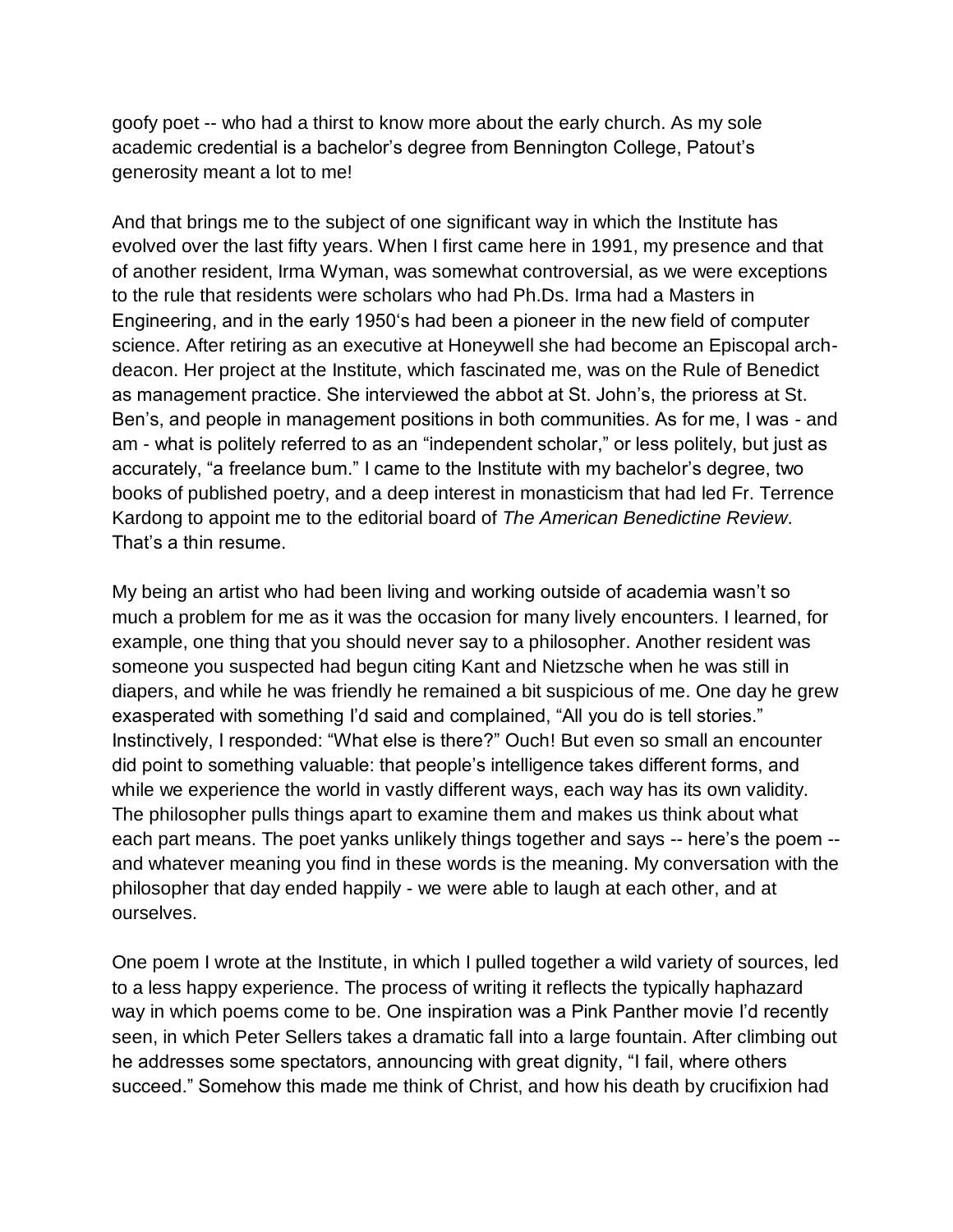seemed a failure to his disciples; and continues to haunt even people of faith, because it can look so much like failure. Yet the Christian faith has succeeded; it's still here after 2,000 years. I must have been reading Luke 14 at the time, because some of the things Jesus says in that chapter struck me as being worthy of Inspector Clouseau: "sit in the lowly place," invite people you don't know to your banquets. Advice most of us would consider foolish. I made the poem a kind of commentary on Luke 14, and ended with a punning reference to Romans 13. The last lines are: "He puts us on; we put him on; another of his jokes."

When I shared this new poem with the other residents during a coffee break, one man was clearly displeased and said, "Some of us take Jesus seriously." The response didn't surprise me: it represents, in a nutshell, the conflict that often flares up between artists and Christians. If you bring Jesus together with Inspector Clouseau, you are somehow equating them, and it's offensive. This man came from a conservative Protestant denomination, and I'd say that in general Protestants have a harder time accepting what artists do than Catholics. I have some evidence of this - that poem was later published in a Catholic magazine. Now that the Institute has an artist-in-residence program I would hope that there is more fruitful dialogue concerning the arts than was sometimes possible when I was first here.

I'm extremely grateful for one exchange about poetry that came in the question and answer session after one of my public talks at the Institute. I had tried to put together an interesting program, a "themed reading" of poems by myself and other contemporary poets reflecting on Biblical stories. I also suspected that most of the poets -- Jane Flanders, Ed Field, Raphael Campo, Anne Porter, would be unfamiliar, and it would be a joy to introduce them to the audience.

One poem was by Celia Gilbert, about Lot's wife, in which she suggests that that the woman turns back because she can't bear to leave her neighbors behind and abandon them to their fate. Like many women writers today, Gilbert is focusing on the story of an unnamed woman in scripture. More astonishingly, she weaves the Biblical tale with quotes from interviews with the American pilots who dropped the atomic bombs on Hiroshima and Nagasaki, and also the doctors who treated the victims. Gilbert refuses to allow the listener to dismiss the story of Lot and his wife as an ancient myth; she makes it contemporary, and challenging.

This poem generated a sharp question from Patout Burns. Referring to Gilbert's including the World War II material, he asked, "What gave the poet the right to do this?" I responded by saying that this is a question poets seldom ask themselves, because the plain truth is that poets can do anything they want. Patout nodded, as if he had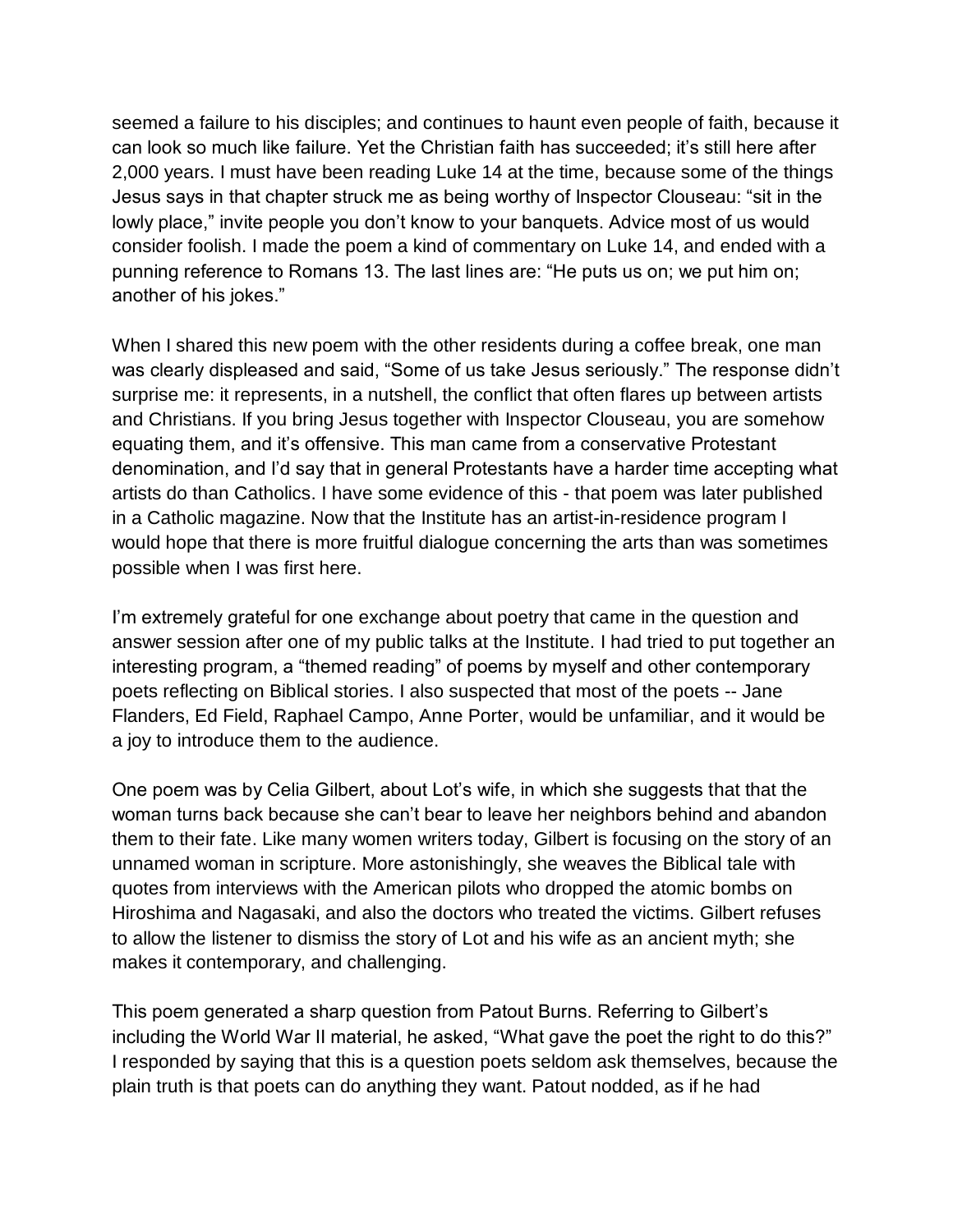expected as much. But, I added, with that great freedom comes responsibility, and a serious poet, like Gilbert, knows that she's writing within a tradition -- of midrash, of *lectio divina*.

While I was reluctant to speak for the poet, I said that I suspected her poem had begun as many do, with her noticing a connection that she felt compelled to explore, in this case a similarity between the Biblical story of Sodom and the descriptions of nuclear destruction in those Japanese cities. I think the poem is a legitimate act of Biblical interpretation, a kind of serious play with scripture. Of course, the patron saint of this is Emily Dickinson, who knew the Bible extremely well, and once remarked: "Consider the lilies is the only commandment I ever obeyed."

If I had to sum up in one word what the Institute has meant to me, I'd say "friendship." It's a place where friendships develop, and where you come to understand more about a variety of Christian traditions because people are willing to share their own faith journeys. The Institute reinforces what people involved in ecumenical and interfaith dialogue have long known: in being asked to talk about your own tradition, and better articulating it for another person, you come to a better understanding of what it means to you. My experience with this at the Institute was a direct inspiration for writing *Amazing Grace*. In that book I was trying to describe what I believed so that anyone - no matter what their religious tradition, or lack of it - could better understand the Christian faith.

Most residents seemed to find the Institute a safe place in which they could reveal themselves. An economist, who was a cradle Catholic, said that what he was hearing from the Biblical scholars and church historians made him realize that he'd taken too much about his church for granted, and he was grateful to be given a richer perspective. A theologian, Russ Spittler, made a deep impression on me and other residents, partly because he came from a tradition most of us knew little about, the Pentecostal denomination Assemblies of God.

Russ had grown up in that church, which he said was looked down upon as being for people on the wrong side of the tracks. A teacher at an unaccredited Bible college he attended recognized his fine intellect and encouraged him, against all odds, to apply to Harvard Divinity School. He went there, and nearly had a nervous breakdown because his Harvard professors were contradicting everything he'd ever been told about the Bible. But he stayed the course and had a distinguished career teaching at Fuller. Russ admitted that he was suspect in his own church because of that Harvard degree; and suspect in some academic circles because of his membership in the Assemblies of God. He and his wife Bobbie invited the other residents to attend a worship service at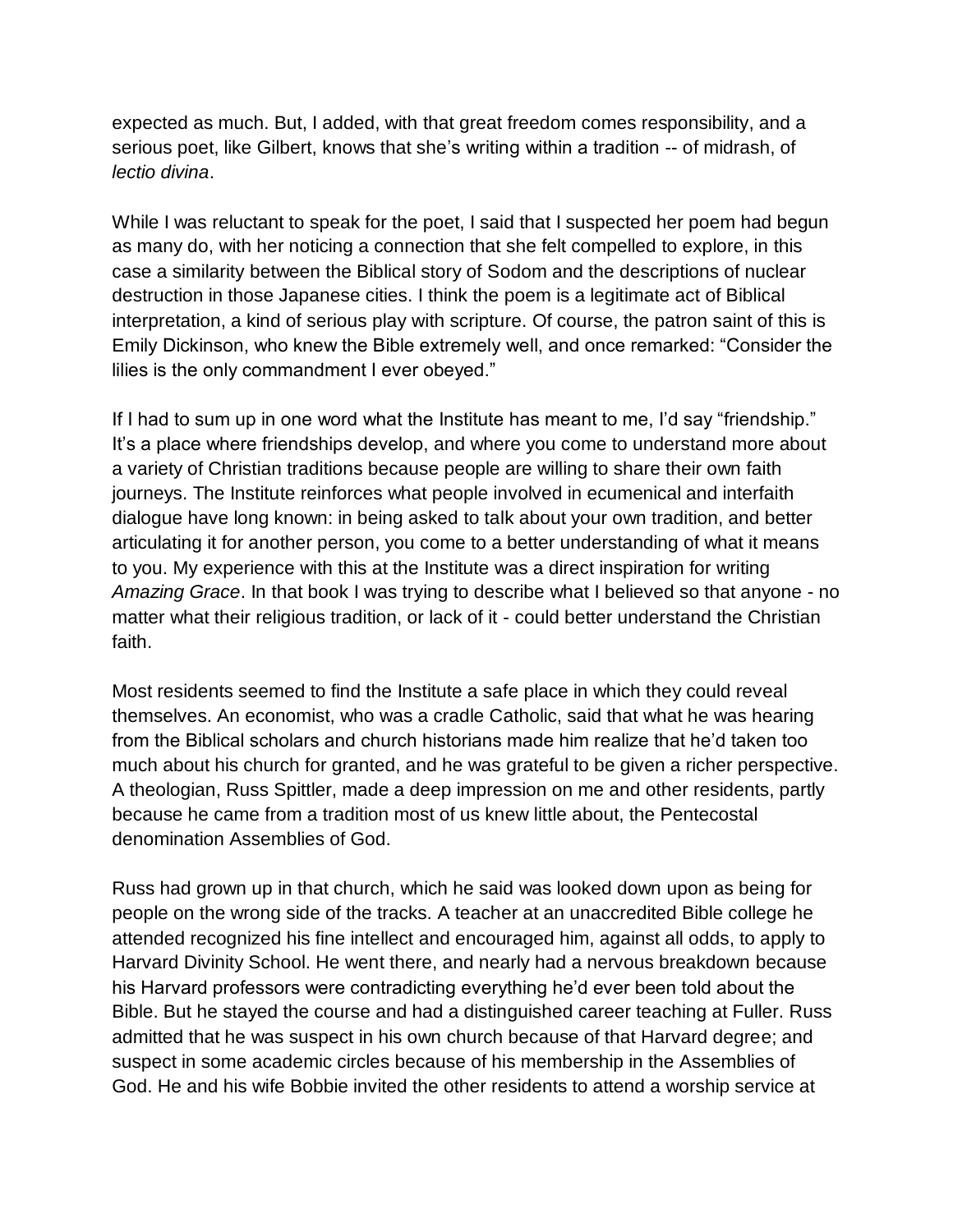their church, where some people spoke in tongues. I still have a list Russ gave us, a list of items you have to swear you believe in order to join the Assemblies of God. It doesn't tempt me in the least, but I'm grateful to Russ and his wife for their candor and generosity in sharing their tradition.

I have many lovely moments in my memory bank. One was of the Irish priest Thomas Carroll who was clearly moved to see my husband's dog-eared volume of Jeremy Taylor's writings that he had edited. And both my husband, who was also a writer, and I were delighted by Paul Philibert's enthusiasm for his project on Christian symbols. For a time, nearly every day, Paul would share his newest drafts with us. In a more recent residency I was glad to make the acquaintance of Michael McGregor, and hear him talk about his work, a magnificent biography of Thomas Merton's good friend -- and a great poet but under-rated poet -- Thomas Lax.

I'd like to close with a final story. For a number of residents, my interest in the daily liturgy of the hours -- especially my willingness to climb the hill to the church at 6:15 AM, no matter the weather -- was considered odd. But one day I mentioned to a young Biblical scholar, a Baptist, that the community would soon be hearing First Corinthians at morning prayer, and "her passage" was coming up.

She was at the Institute turning her thesis from Yale Divinity into a book. It concerned the text about God's foolishness and human wisdom, and the definition of Christ as "the power of God and the wisdom of God." Her public talk at the Institute had been about how radical it was to juxtapose "wisdom" and "power," as it broke with the ancient tradition of opposing "wisdom" to "foolishness." In the typical, long-term labor of a Ph.D candidate doing intense textual analysis, she had devoted some ten years of her life to looking at that passage from every possible angle.

She did attend morning prayer on the day this passage was read. Afterwards I noticed her sitting slumped in her seat. I approached and asked if she was feeling okay. With a stunned look on her face, she said, "When he read that passage I heard something in it I had never noticed before." I think I was as surprised as she was. All I could say was, "I guess that's the power of liturgy."

There is much power here: in the liturgy, in the monasteries of Benedictine men and women, in the Institute. Having the Institute residents establish a kind of community, with shared worship at the center, informal coffee hours, and some meals together, is a powerful and essential reminder that the Christian religion is communal. But it's not a gathering of the like-minded. Our little groups, like a monastery, or a church congregation, for that matter, consisted of such an unlikely and motley crew that you